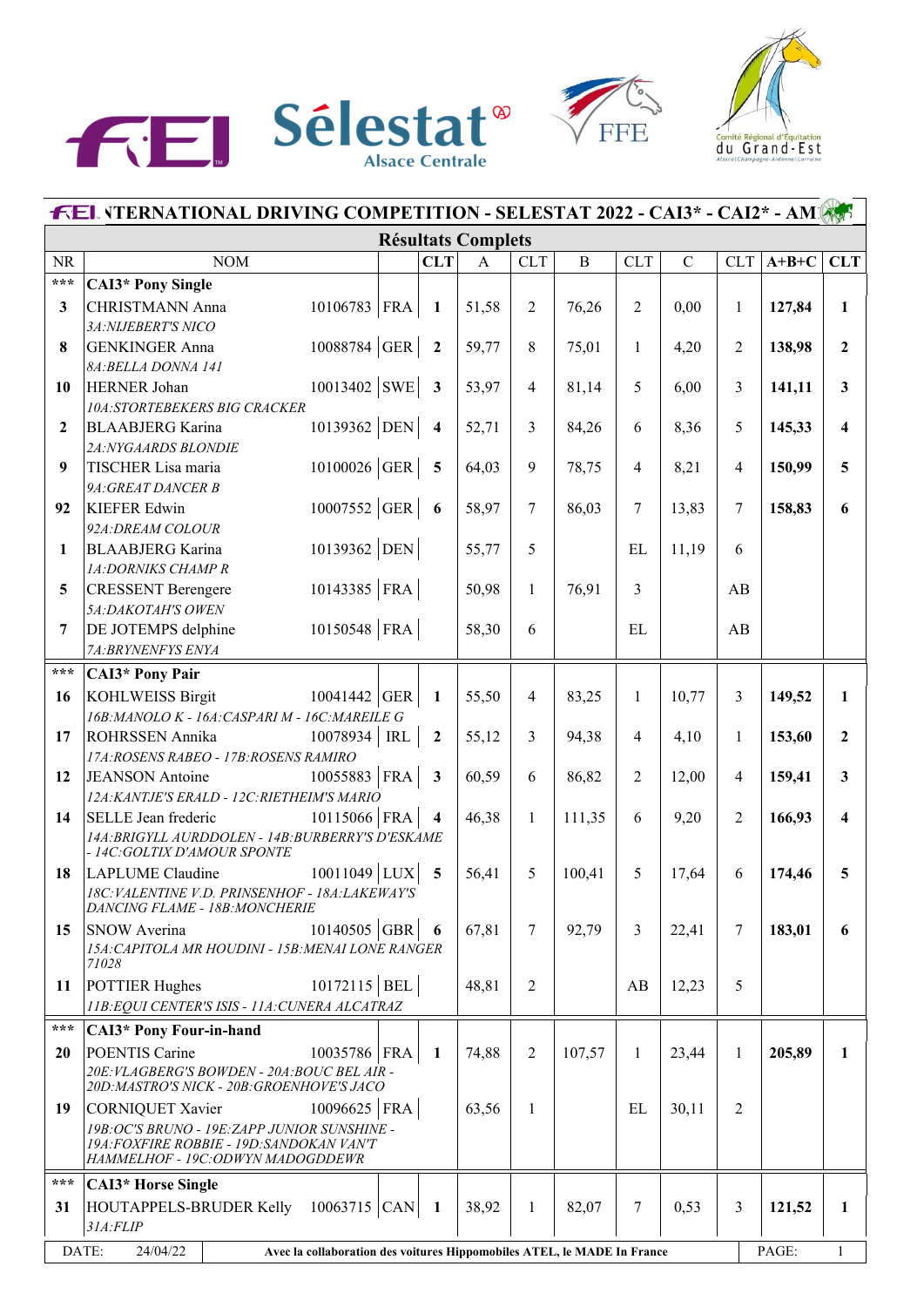





| <b>FEL VTERNATIONAL DRIVING COMPETITION - SELESTAT 2022 - CAI3* - CAI2* - AM</b> |                                                   |                   |  |                         |                           |                |              |                |             |                |         |                         |
|----------------------------------------------------------------------------------|---------------------------------------------------|-------------------|--|-------------------------|---------------------------|----------------|--------------|----------------|-------------|----------------|---------|-------------------------|
|                                                                                  |                                                   |                   |  |                         | <b>Résultats Complets</b> |                |              |                |             |                |         |                         |
| <b>NR</b>                                                                        | $NOM$                                             |                   |  | <b>CLT</b>              | $\mathbf{A}$              | <b>CLT</b>     | $\, {\bf B}$ | <b>CLT</b>     | $\mathbf C$ | <b>CLT</b>     | $A+B+C$ | <b>CLT</b>              |
| 35                                                                               | <b>LEFORT</b> Claire                              | $10069002$ FRA    |  | $\overline{2}$          | 48,51                     | 6              | 75,21        | $\mathbf{1}$   | 0,00        | $\mathbf{1}$   | 123,72  | $\overline{2}$          |
|                                                                                  | 35A: DARWIN DE FELINE                             |                   |  |                         |                           |                |              |                |             |                |         |                         |
| 46                                                                               | <b>SCHILTZ Marie</b>                              | 10143826 LUX      |  | $\mathbf{3}$            | 41,92                     | $\overline{3}$ | 83,25        | 8              | 0,00        | $\overline{2}$ | 125,17  | $\mathbf{3}$            |
|                                                                                  | 46A:FRODO                                         |                   |  |                         |                           |                |              |                |             |                |         |                         |
| 21                                                                               | <b>BÖSCH Alexander</b>                            | $10070294$ AUT    |  | $\overline{\mathbf{4}}$ | 47,38                     | $\overline{4}$ | 78,82        | 5              | 6,00        | 8              | 132,20  | $\overline{\mathbf{4}}$ |
|                                                                                  | 21A: FINESSE 374                                  |                   |  |                         |                           |                |              |                |             |                |         |                         |
| 44                                                                               | <b>UNZEITIG</b> Anne                              | 10164895 GER      |  | $\overline{5}$          | 54,04                     | $\overline{7}$ | 84,16        | 9              | 3,00        | 6              | 141,20  | 5                       |
|                                                                                  | 44A:DE NIRO 29                                    |                   |  |                         |                           |                |              |                |             |                |         |                         |
| 38                                                                               | OLIVE Jean michel                                 | 10012877 FRA      |  | 6                       | 57,04                     | 14             | 81,69        | 6              | 3,00        | 4              | 141,73  | 6                       |
| 33                                                                               | 38A:ALEJA DE MESENGUY<br><b>DESCHAMPS Clement</b> | 10069687 FRA      |  | $\overline{7}$          | 58,17                     | 16             |              | 3              | 6,00        | 9              | 141,82  | $\overline{7}$          |
|                                                                                  | 33A: BRUME DE CHABLIS                             |                   |  |                         |                           |                | 77,65        |                |             |                |         |                         |
| 26                                                                               | PHILIPPOT Laure                                   | 10098811 BEL      |  | 8                       | 41,39                     | $\overline{2}$ | 89,29        | 15             | 15,14       | 20             | 145,82  | 8                       |
|                                                                                  | 26A:GALENV                                        |                   |  |                         |                           |                |              |                |             |                |         |                         |
| 25                                                                               | MEUWIS Jonathan                                   | $10157048$ BEL    |  | 9                       | 65,83                     | 22             | 77,14        | $\overline{2}$ | 3,00        | 5              | 145,97  | 9                       |
|                                                                                  | 25B: HAPPY DES CERISIERS                          |                   |  |                         |                           |                |              |                |             |                |         |                         |
| 22                                                                               | <b>BÖSCH Alexander</b>                            | $10070294$ AUT    |  | <b>10</b>               | 54,11                     | 8              | 78,21        | $\overline{4}$ | 15,00       | 18             | 147,32  | 10                      |
|                                                                                  | 22A:BAMBUCCA                                      |                   |  |                         |                           |                |              |                |             |                |         |                         |
| 36                                                                               | LEFORT Claire                                     | $10069002$ FRA    |  | <b>11</b>               | 55,44                     | 11             | 84,32        | 10             | 12,00       | 14             | 151,76  | 11                      |
|                                                                                  | 36A:EDUWARD                                       |                   |  |                         |                           |                |              |                |             |                |         |                         |
| 27                                                                               | PHILIPPOT Laure                                   | 10098811 BEL      |  | 12                      | 47,71                     | 5              | 88,99        | 14             | 17,47       | 22             | 154,17  | 12                      |
|                                                                                  | 27A: QC DREAM TIME BROZIE                         |                   |  |                         |                           |                |              |                |             |                |         |                         |
| 39                                                                               | <b>VERNAY Benoit</b>                              | 10012700 FRA      |  | 13                      | 54,64                     | 10             | 87,20        | 12             | 14,74       | 17             | 156,58  | 13                      |
|                                                                                  | 39B:CLINT                                         |                   |  |                         |                           |                |              |                |             |                |         |                         |
| 37                                                                               | MEYSON Stephane                                   | $10006701$ FRA 14 |  |                         | 63,56                     | 20             | 86,30        | 11             | 9,30        | 12             | 159,16  | 14                      |
| 41                                                                               | 37A: VOLKER<br>MCGILL Lucy                        | 10104046  GBR     |  | 15                      | 56,37                     | 13             | 91,65        | 16             | 15,00       | 19             | 163,02  | 15                      |
|                                                                                  | 41A: CASANOVA II                                  |                   |  |                         |                           |                |              |                |             |                |         |                         |
| 23                                                                               | <b>CLAEYS</b> Pieter                              | 10029838 BEL      |  | <b>16</b>               | 64,36                     | 21             | 87,59        | 13             | 12,00       | 15             | 163,95  | 16                      |
|                                                                                  | 23A:LEONORA BV                                    |                   |  |                         |                           |                |              |                |             |                |         |                         |
| 86                                                                               | GÄNSHIRT Fabian                                   | $10065452$ GER 17 |  |                         | 58,97                     | 17             | 104,29       | 20             | 6,00        | 10             | 169,26  | 17                      |
|                                                                                  | <b>86A:FREDDIE MERCURY T</b>                      |                   |  |                         |                           |                |              |                |             |                |         |                         |
| 28                                                                               | <b>RENIER</b> Sylvie                              | 10066966 BEL      |  | 18                      | 55,97                     | 12             | 99,80        | 19             | 13,67       | 16             | 169,44  | 18                      |
|                                                                                  | 28A:HARALD                                        |                   |  |                         |                           |                |              |                |             |                |         |                         |
| 24                                                                               | LEJEUNE Etienne                                   | $10060801$ BEL    |  | 19                      | 61,83                     | 18             | 96,69        | 18             | 15,25       | 21             | 173,77  | 19                      |
|                                                                                  | 24A: MAY BE SPECIAL V'T WINKELVELD                |                   |  |                         |                           |                |              |                |             |                |         |                         |
| 34                                                                               | GARCIA Didier                                     | $10069277$ FRA 20 |  |                         | 73,90                     | 23             | 95,98        | 17             | 5,32        | 7              | 175,20  | 20                      |
|                                                                                  | 34A: GUILLAUME SWING                              |                   |  |                         |                           |                |              |                |             |                |         |                         |
| 32                                                                               | <b>AILLAUD</b> Magalie<br>32A: IMPERIO            | 10193935   FRA    |  |                         | 57,70                     | 15             |              | EL             | 10,47       | 13             |         |                         |
| 45                                                                               | <b>SCHILTZ Franz</b>                              | $10012878$ LUX    |  |                         | 54,44                     | 9              |              | EL             | 9,00        | 11             |         |                         |
|                                                                                  | 45A:SAN REMO ROYAL                                |                   |  |                         |                           |                |              |                |             |                |         |                         |
| 47                                                                               | THIBAUT-MCCAW Maureen                             | $10084076$ LUX    |  |                         | 62,36                     | 19             |              | EL             | 26,25       | 23             |         |                         |
|                                                                                  | 47A:VLUCA R                                       |                   |  |                         |                           |                |              |                |             |                |         |                         |
| $***$                                                                            | CAI3* Horse Pair                                  |                   |  |                         |                           |                |              |                |             |                |         |                         |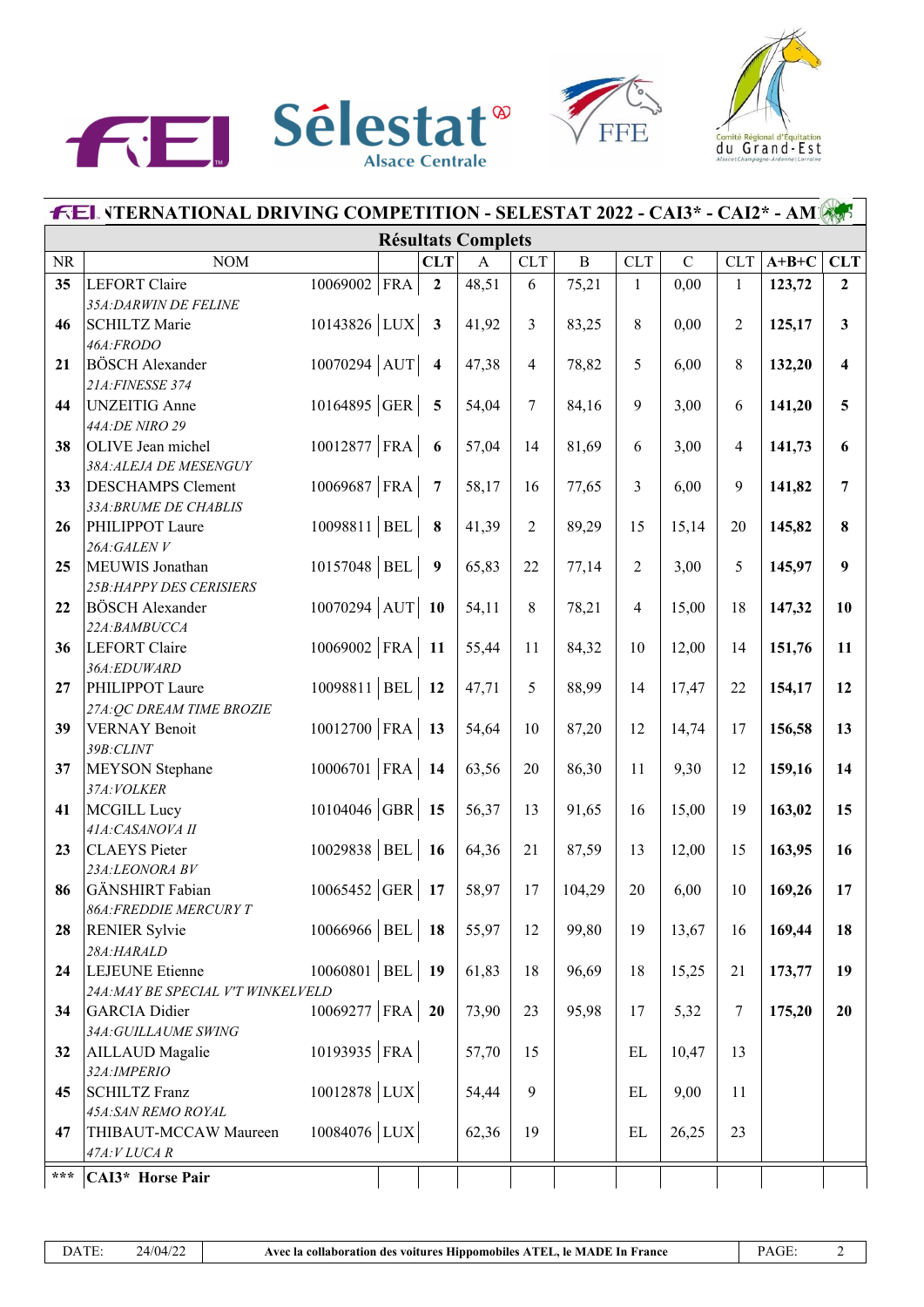





| <b>FEL VTERNATIONAL DRIVING COMPETITION - SELESTAT 2022 - CAI3* - CAI2* - AMIASE</b> |                                                                                                           |  |                         |                           |                |              |                |             |                |         |                         |
|--------------------------------------------------------------------------------------|-----------------------------------------------------------------------------------------------------------|--|-------------------------|---------------------------|----------------|--------------|----------------|-------------|----------------|---------|-------------------------|
|                                                                                      |                                                                                                           |  |                         | <b>Résultats Complets</b> |                |              |                |             |                |         |                         |
| <b>NR</b>                                                                            | <b>NOM</b>                                                                                                |  | <b>CLT</b>              | $\mathbf{A}$              | <b>CLT</b>     | $\, {\bf B}$ | <b>CLT</b>     | $\mathbf C$ | <b>CLT</b>     | $A+B+C$ | <b>CLT</b>              |
| 49                                                                                   | <b>BÖSCH</b> Stefan<br>10037543 AUT                                                                       |  | $\mathbf{1}$            | 50,41                     | $\mathbf{1}$   | 86,04        | $\mathbf{1}$   | 6,00        | 1              | 142,45  | $\mathbf{1}$            |
|                                                                                      | 49A: DADDY'S SUNSHINE 2 - 49C: FREESTYLE 3 -<br>49B:FERO 31                                               |  |                         |                           |                |              |                |             |                |         |                         |
| 52                                                                                   | $10013409$ FRA<br><b>VOGEL Francois</b>                                                                   |  | $\overline{2}$          | 64,85                     | 5              | 91,95        | 2              | 9,00        | $\overline{2}$ | 165,80  | $\overline{2}$          |
|                                                                                      | 52A: NERUDA DE JAU - 52B: NESS DE NOAILLY -<br>52C: PAUSANIAS DE LA COMBE                                 |  |                         |                           |                |              |                |             |                |         |                         |
| 53                                                                                   | $10006149$ LUX<br>MALGET Claude                                                                           |  | $\overline{\mathbf{3}}$ | 56,26                     | $\overline{2}$ | 101,21       | $\overline{4}$ | 9,51        | 3              | 166,98  | 3                       |
|                                                                                      | 53B: CUNEO - 53C: DUKAT - 53A: CAMEE MCL                                                                  |  |                         |                           |                |              |                |             |                |         |                         |
| 50                                                                                   | $10191424$ FRA<br><b>DELMAS</b> Diane<br>50C: FUTURE KISS - 50A: CELLAKERNA IFCE -<br>50B: CURIANTHA IFCE |  | $\overline{\mathbf{4}}$ | 57,25                     | 3              | 94,59        | 3              | 19,16       | 5              | 171,00  | 4                       |
| 51                                                                                   | 10190929   FRA<br><b>KENCK Patricia</b>                                                                   |  | $\overline{5}$          | 59,38                     | $\overline{4}$ | 190,95       | 5              | 17,43       | 4              | 267,76  | 5                       |
|                                                                                      | 51A: HUXLEY - 51B: NARCYZ                                                                                 |  |                         |                           |                |              |                |             |                |         |                         |
| $***$                                                                                | <b>CAI2*</b> Pony Single                                                                                  |  |                         |                           |                |              |                |             |                |         |                         |
| 55                                                                                   | $10206400$ GBR<br><b>SCOTT</b> Lucy                                                                       |  | 1                       | 50,41                     | $\overline{2}$ | 69,79        | $\mathbf{1}$   | 7,51        | $\mathbf{1}$   | 127,71  | 1                       |
|                                                                                      | 55A: TRICKLEBANK MAESTRO                                                                                  |  |                         |                           |                |              |                |             |                |         |                         |
| 54                                                                                   | $10007669$ GBR<br><b>BUCK Robert</b>                                                                      |  | $\overline{2}$          | 57,92                     | 3              | 75,84        | 3              | 20,99       | 2              | 154,75  | $\mathbf{2}$            |
|                                                                                      | 54A: THORNEYSIDE EMPORER                                                                                  |  |                         |                           |                |              |                |             |                |         |                         |
| 91                                                                                   | 10150412 GER<br>HERTKORN-KIEFER Katrin                                                                    |  | $\overline{\mathbf{3}}$ | 59,00                     | $\overline{4}$ | 70,99        | 2              | 24,98       | 3              | 154,97  | $\overline{\mathbf{3}}$ |
| 87                                                                                   | 91A: DESPERADO 239<br>10135817 GER<br>SCHLEICHER Kai Maria                                                |  |                         | 48,36                     | $\mathbf{1}$   |              | AB             |             | AB             |         |                         |
|                                                                                      | 87A: CHIP CHAP COCONUT                                                                                    |  |                         |                           |                |              |                |             |                |         |                         |
| $\star\star\star$                                                                    | <b>CAI2*</b> Pony Pair                                                                                    |  |                         |                           |                |              |                |             |                |         |                         |
| 56                                                                                   | <b>TOUBLANC Mathieu</b><br>$10213617$ FRA                                                                 |  |                         | 53,75                     | $\mathbf{1}$   | 85,26        | $\mathbf{1}$   |             | <b>EL</b>      |         |                         |
|                                                                                      | 56A: ABSOLU DE CHATILLON - 56B: BAGATELE DE                                                               |  |                         |                           |                |              |                |             |                |         |                         |
|                                                                                      | CHATILLON - 56C: BYZANCE DE CHATILLON                                                                     |  |                         |                           |                |              |                |             |                |         |                         |
| $***$                                                                                | <b>CAI2*</b> Pony Four-in-hand                                                                            |  |                         |                           |                |              |                |             |                |         |                         |
| 57                                                                                   | <b>LENORMAND</b> Eric<br>10031878 FRA                                                                     |  | 1                       | 65,76                     | $\mathbf{1}$   | 160,66       | $\mathbf{1}$   | 63,20       | 1              | 289,62  | 1                       |
|                                                                                      | 57B: MAESTOSO XLVII 5 15 - 57A: INCITATO III 122 -                                                        |  |                         |                           |                |              |                |             |                |         |                         |
|                                                                                      | 57C: NEAPOLITANO XXIX-137 - 57E: CONVERSANO<br><b>STRANA IX</b>                                           |  |                         |                           |                |              |                |             |                |         |                         |
| ***                                                                                  | <b>CAI2*</b> Horse Single                                                                                 |  |                         |                           |                |              |                |             |                |         |                         |
| 58                                                                                   | 10012877 FRA<br>OLIVE Jean michel                                                                         |  | 1                       | 55,80                     | $\mathbf{1}$   | 81,79        | $\overline{2}$ | 4,06        | 1              | 141,65  | 1                       |
|                                                                                      | 58A:HABIKA BALA                                                                                           |  |                         |                           |                |              |                |             |                |         |                         |
| 59                                                                                   | 10012700 FRA<br><b>VERNAY Benoit</b>                                                                      |  | $\overline{\mathbf{2}}$ | 56,34                     | $\sqrt{2}$     | 72,05        | 1              | 13,97       | 2              | 142,36  | $\mathbf{2}$            |
|                                                                                      | 59A: CHAN DU BOIS ROND                                                                                    |  |                         |                           |                |              |                |             |                |         |                         |
| $***$                                                                                | <b>Under 25 Drivers Pony Single</b>                                                                       |  |                         |                           |                |              |                |             |                |         |                         |
| 62                                                                                   | 10089273 FRA<br><b>LENORMAND Valentine</b>                                                                |  | 1                       | 45,79                     | $\mathbf{1}$   | 64,49        | $\overline{2}$ | 0,00        | 1              | 110,28  | 1                       |
|                                                                                      | 62A: UDERZO DES TEMPLIERS                                                                                 |  |                         |                           |                |              |                |             |                |         |                         |
| 61                                                                                   | $10230928$ FRA<br><b>LENNE</b> Louise                                                                     |  | $\overline{2}$          | 69,53                     | $\overline{4}$ | 58,12        | 1              | 14,84       | 4              | 142,49  | 2                       |
|                                                                                      | 61A: VITA NOVA'S ASHLEIGH CHANEL                                                                          |  |                         |                           |                |              |                |             |                |         |                         |
| 60                                                                                   | 10213358 FRA<br><b>FELGUEIRAS Romane</b><br>60A:ATOS DU CARBONEL                                          |  | $\mathbf{3}$            | 56,72                     | 3              | 95,85        | 3              | 6,85        | 2              | 159,42  | $\mathbf{3}$            |
| 63                                                                                   | $10100026$ GER<br>TISCHER Lisa maria                                                                      |  |                         | 52,49                     | $\sqrt{2}$     |              | AB             | 9,38        | 3              |         |                         |
|                                                                                      | 63A:NEW YORK                                                                                              |  |                         |                           |                |              |                |             |                |         |                         |
| $***$                                                                                | <b>Under 25 Drivers Pony Pair</b>                                                                         |  |                         |                           |                |              |                |             |                |         |                         |
|                                                                                      |                                                                                                           |  |                         |                           |                |              |                |             |                |         |                         |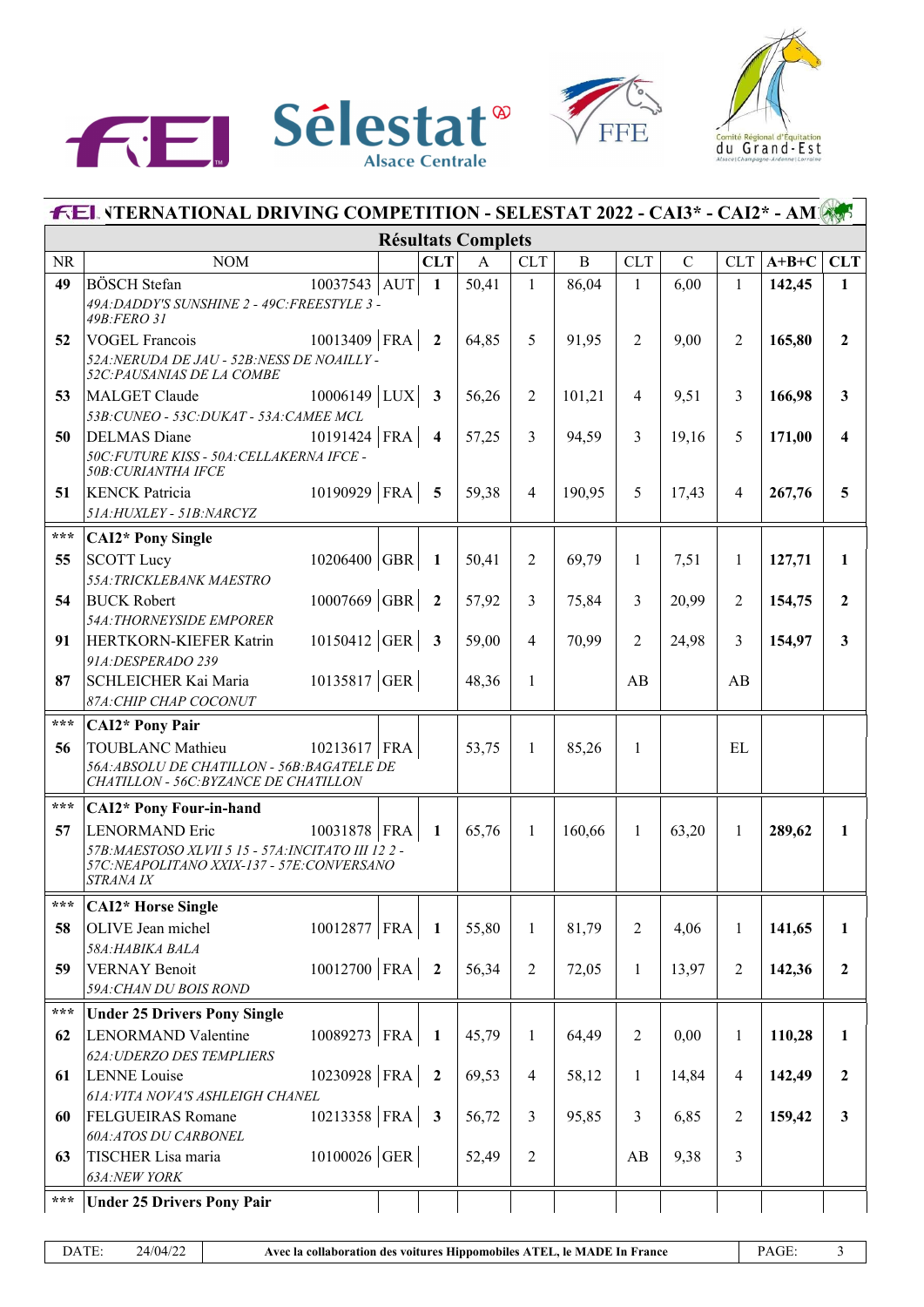





| <b>FEL VTERNATIONAL DRIVING COMPETITION - SELESTAT 2022 - CAI3* - CAI2* - AM</b> |                                                                               |                                                                         |  |                         |                           |                |              |                |               |                |         |                  |
|----------------------------------------------------------------------------------|-------------------------------------------------------------------------------|-------------------------------------------------------------------------|--|-------------------------|---------------------------|----------------|--------------|----------------|---------------|----------------|---------|------------------|
|                                                                                  |                                                                               |                                                                         |  |                         | <b>Résultats Complets</b> |                |              |                |               |                |         |                  |
| <b>NR</b>                                                                        | <b>NOM</b>                                                                    |                                                                         |  | <b>CLT</b>              | $\mathbf{A}$              | CLT            | $\, {\bf B}$ | <b>CLT</b>     | $\mathcal{C}$ | <b>CLT</b>     | $A+B+C$ | <b>CLT</b>       |
| 64                                                                               | HENSEL Lena                                                                   | 10248294 GER                                                            |  | $\mathbf{1}$            | 64,40                     | $\overline{2}$ | 63,74        | 1              | 5,18          | $\mathbf{1}$   | 133,32  | $\mathbf{1}$     |
|                                                                                  | 64A: BONNI - 64C: VAN ROYC'S SERGEANT PEPPER -                                |                                                                         |  |                         |                           |                |              |                |               |                |         |                  |
| 65                                                                               | 64B:NIKKI<br>REINHARDT Leon zacharias                                         | 10210336 GER                                                            |  | $\overline{2}$          | 52,28                     | $\mathbf{1}$   | 66,43        | $\overline{2}$ | 18,74         | $\overline{2}$ | 137,45  | $\overline{2}$   |
|                                                                                  | 65A: BÜNTEEICHEN-MAMBO - 65B: TOM 346 -                                       |                                                                         |  |                         |                           |                |              |                |               |                |         |                  |
|                                                                                  | <b>65C: TURNINA'S RIANO</b>                                                   |                                                                         |  |                         |                           |                |              |                |               |                |         |                  |
| ***                                                                              | <b>Under 25 Drivers Horse Single</b>                                          |                                                                         |  |                         |                           |                |              |                |               |                |         |                  |
| 68                                                                               | <b>SCHUBERT Ciara</b>                                                         | 10235892 GER                                                            |  | $\mathbf{1}$            | 50,77                     | $\mathbf{1}$   | 60,28        | $\mathbf{1}$   | 9,45          | 3              | 120,50  | $\mathbf{1}$     |
|                                                                                  | 68A: ENERGY 19                                                                |                                                                         |  |                         |                           |                |              |                |               |                |         |                  |
| 67                                                                               | <b>SCHUBERT</b> Ciara                                                         | 10235892 GER                                                            |  | $\overline{2}$          | 50,77                     | $\mathbf{1}$   | 61,28        | 2              | 10,66         | 4              | 122,71  | $\overline{2}$   |
|                                                                                  | 67A:LASSILA                                                                   |                                                                         |  |                         |                           |                |              |                |               |                |         |                  |
| 66                                                                               | <b>RISCH Valentin</b>                                                         | $10211075$ FRA                                                          |  | $\mathbf{3}$            | 63,09                     | 3              | 67,50        | 3              | 12,25         | 5              | 142,84  | 3                |
|                                                                                  | 66A: VALENTINO                                                                |                                                                         |  |                         |                           |                |              |                |               |                |         |                  |
| 88                                                                               | ASSAILLY Celia<br>88A: CAMBIO                                                 | 10143371 FRA                                                            |  | $\overline{\mathbf{4}}$ | 65,72                     | $\overline{4}$ | 74,74        | 5              | 3,50          | $\mathbf{1}$   | 143,96  | 4                |
| 69                                                                               | <b>UNZEITIG</b> Anne                                                          | 10164895 GER                                                            |  | 5                       | 69,20                     | 5              | 70,39        | 4              | 5,83          | $\overline{2}$ | 145,42  | 5                |
|                                                                                  | 69A:ROSEMAN 3                                                                 |                                                                         |  |                         |                           |                |              |                |               |                |         |                  |
| $\star\star\star$                                                                | <b>Juniors Pony Single</b>                                                    |                                                                         |  |                         |                           |                |              |                |               |                |         |                  |
| 75                                                                               | HÜSGES Laura                                                                  | 10237958 GER                                                            |  | 1                       | 51,60                     | $\overline{2}$ | 64,18        | 5              | 5,67          | 1              | 121,45  | $\mathbf{1}$     |
|                                                                                  | 75A: TITUS 195                                                                |                                                                         |  |                         |                           |                |              |                |               |                |         |                  |
| 79                                                                               | <b>ROHRSSEN Kris</b>                                                          | 10214980 RL                                                             |  | $\overline{2}$          | 56,08                     | 5              | 61,88        | 3              | 6,00          | $\overline{2}$ | 123,96  | $\mathbf{2}$     |
|                                                                                  | 79A: CHECKMATE                                                                |                                                                         |  |                         |                           |                |              |                |               |                |         |                  |
| 73                                                                               | <b>LENORMAND Kilian</b>                                                       | $10177620$ FRA                                                          |  | $\mathbf{3}$            | 54,40                     | $\overline{4}$ | 61,85        | 2              | 8,69          | $\overline{4}$ | 124,94  | 3                |
|                                                                                  | 73B: CHOUCHENN DE DIEGE                                                       |                                                                         |  |                         |                           |                |              |                |               |                |         |                  |
| 77                                                                               | <b>SCHLEICHER Pia</b>                                                         | $10162490$ GER                                                          |  | $\overline{\mathbf{4}}$ | 51,84                     | 3              | 63,80        | 4              | 15,94         | 7              | 131,58  | 4                |
|                                                                                  | 77A: TRALLALA 2                                                               |                                                                         |  |                         |                           |                |              |                |               |                |         |                  |
| 89                                                                               | NOTTRET Anthony<br>89A: CYRANO DU BEC                                         | 10209887 FRA                                                            |  | 5                       | 65,60                     | 8              | 61,22        | $\mathbf{1}$   | 9,00          | 5              | 135,82  | 5                |
| 70                                                                               | SCHMID Sophia                                                                 | $10177661$ AUT                                                          |  | 6                       | 61,76                     | $\overline{7}$ | 67,02        | 9              | 9,00          | 6              | 137,78  | 6                |
|                                                                                  | 70A:FLEX 2                                                                    |                                                                         |  |                         |                           |                |              |                |               |                |         |                  |
| 72                                                                               | JUNG Julia                                                                    | 10177345   FRA                                                          |  | $\overline{7}$          | 67,52                     | 10             | 65,51        | 6              | 7,29          | 3              | 140,32  | 7                |
|                                                                                  | 72A: TURNINA'S BUSTER                                                         |                                                                         |  |                         |                           |                |              |                |               |                |         |                  |
| 74                                                                               | <b>AMEND</b> Pauline                                                          | 10230283 GER                                                            |  | 8                       | 59,52                     | 6              | 65,93        | 7              | 20,10         | 8              | 145,55  | 8                |
|                                                                                  | 74A: CLAIRE                                                                   |                                                                         |  |                         |                           |                |              |                |               |                |         |                  |
| 71                                                                               | <b>FASSEL</b> Perlane                                                         | 10190928 FRA                                                            |  | 9                       | 66,48                     | 9              | 66,94        | 8              | 32,29         | 10             | 165,71  | 9                |
|                                                                                  | 71A: ELITE D'IDEALE                                                           |                                                                         |  |                         |                           |                |              |                |               |                |         |                  |
| 78                                                                               | <b>STOLZENBERGER Philipp</b>                                                  | $10210013$ GER                                                          |  |                         | 46,64                     | $\mathbf{1}$   |              | EL             | 20,53         | 9              |         |                  |
|                                                                                  | 78A:GALILEO 153                                                               |                                                                         |  |                         |                           |                |              |                |               |                |         |                  |
| $\star\star\star$                                                                | <b>Juniors Pony Pair</b>                                                      |                                                                         |  |                         |                           |                |              |                |               |                |         |                  |
| 80                                                                               | <b>ANDREW Max</b>                                                             | 10209593 GER                                                            |  | 1                       | 49,76                     | $\mathbf{1}$   | 64,64        | $\overline{2}$ | 12,49         | 1              | 126,89  | $\mathbf{1}$     |
|                                                                                  | 80B:LEYBUCHTS PIERRE - 80A:LEYBUCHT LANCELOT -<br>80C:POLHAAR SECRET SERYDDWR |                                                                         |  |                         |                           |                |              |                |               |                |         |                  |
| 81                                                                               | <b>REINHARDT</b> Malte                                                        | 10236275 GER                                                            |  | $\overline{\mathbf{2}}$ | 71,92                     | $\sqrt{2}$     | 59,07        | 1              | 47,70         | 2              | 178,69  | $\boldsymbol{2}$ |
|                                                                                  | 81A: SASKIA III - 81B: SURPRISE                                               |                                                                         |  |                         |                           |                |              |                |               |                |         |                  |
| $\star\star\star$                                                                | <b>Children Pony Single</b>                                                   |                                                                         |  |                         |                           |                |              |                |               |                |         |                  |
| 84                                                                               | <b>BANNERT</b> Audrey                                                         | 10236234 GER                                                            |  | 1                       | 58,24                     | $\sqrt{2}$     | 41,98        | $\mathbf{1}$   | 0,00          | $\mathbf{1}$   | 100,22  | $\mathbf{1}$     |
|                                                                                  | 84A: VASCO                                                                    |                                                                         |  |                         |                           |                |              |                |               |                |         |                  |
|                                                                                  | DATE:<br>24/04/22                                                             | Avec la collaboration des voitures Hippomobiles ATEL, le MADE In France |  |                         |                           |                |              |                |               |                | PAGE:   | $\overline{4}$   |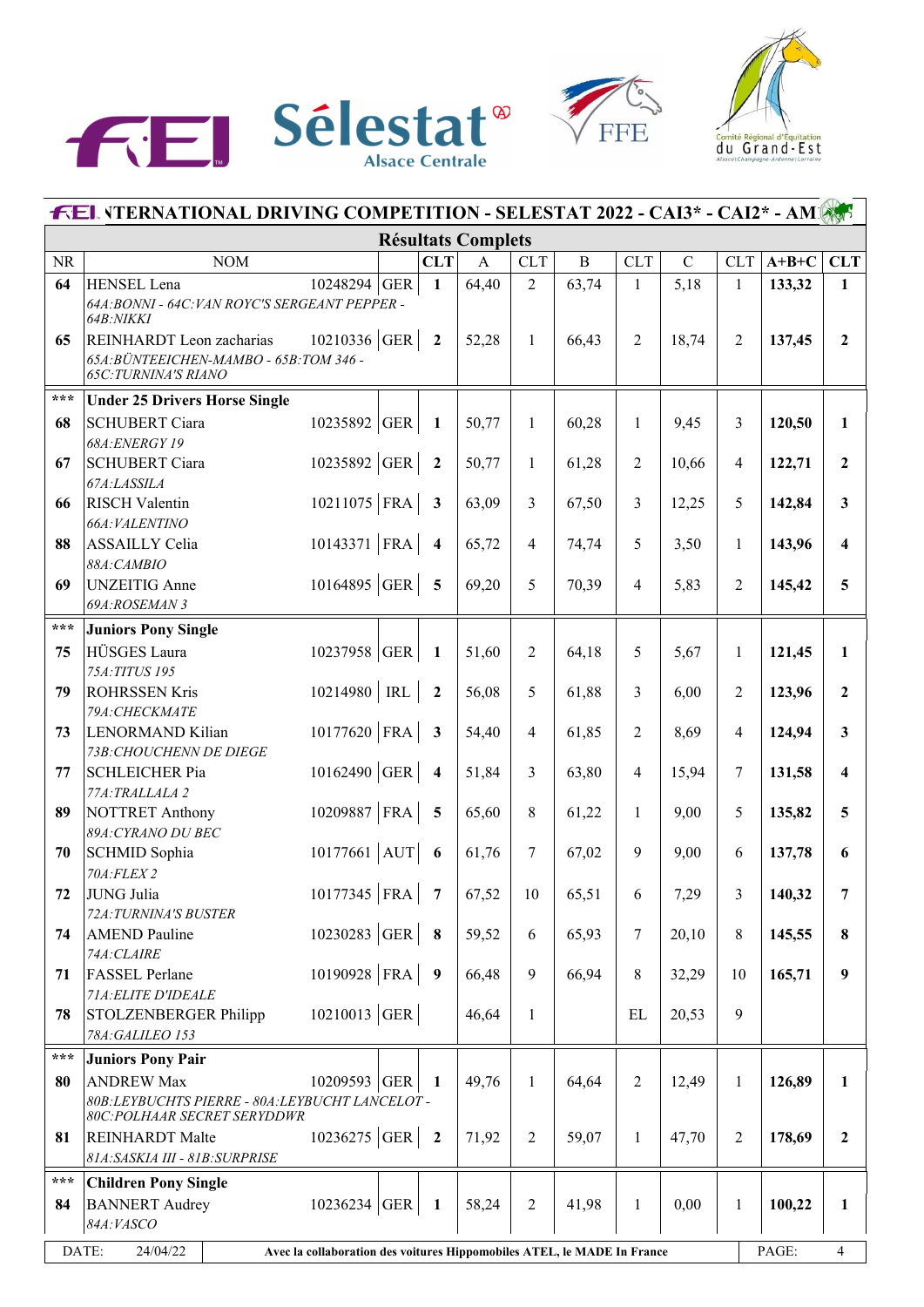





|                   | <b>FEL VTERNATIONAL DRIVING COMPETITION - SELESTAT 2022 - CAI3* - CAI2* - AMI</b>            |            |                         |                           |                |              |                |             |                |         |                         |  |
|-------------------|----------------------------------------------------------------------------------------------|------------|-------------------------|---------------------------|----------------|--------------|----------------|-------------|----------------|---------|-------------------------|--|
|                   |                                                                                              |            |                         | <b>Résultats Complets</b> |                |              |                |             |                |         |                         |  |
| <b>NR</b>         | <b>NOM</b>                                                                                   |            | <b>CLT</b>              | $\mathbf{A}$              | <b>CLT</b>     | $\, {\bf B}$ | <b>CLT</b>     | $\mathbf C$ | <b>CLT</b>     | $A+B+C$ | <b>CLT</b>              |  |
| 85                | 10248548<br><b>CASTELLI Bice</b>                                                             | <b>ITA</b> | $\mathbf{2}$            | 54,40                     | $\mathbf{1}$   | 48,52        | $\overline{4}$ | 0,00        | $\overline{2}$ | 102,92  | $\mathbf{2}$            |  |
|                   | 85A: VALENZO DE CHANDIEU                                                                     |            |                         |                           |                |              |                |             |                |         |                         |  |
| 90                | $10237503$ FRA<br>NOTTRET Herve                                                              |            | $\mathbf{3}$            | 60,00                     | 3              | 46,45        | 2              | 3,00        | 4              | 109,45  | 3 <sup>1</sup>          |  |
|                   | 90A: KILKENNY MOUNT                                                                          |            |                         |                           |                |              |                |             |                |         |                         |  |
| 82                | $10211140$ FRA<br><b>AILLAUD Nuno</b>                                                        |            | $\overline{\mathbf{4}}$ | 60,24                     | $\overline{4}$ | 49,47        | 5              | 3,00        | 5              | 112,71  | $\overline{\mathbf{4}}$ |  |
|                   | 82A: KANTJE'S ZILTON                                                                         |            |                         |                           |                |              |                |             |                |         |                         |  |
| 83                | $10213357$ FRA<br><b>LEGRET</b> Bouly marine<br>83A: UNA DU BOSQUE                           |            | $\overline{5}$          | 65,92                     | 5              | 47,13        | 3              | 3,00        | 3              | 116,05  | 5                       |  |
| $***$             |                                                                                              |            |                         |                           |                |              |                |             |                |         |                         |  |
|                   | <b>AM 1 GP Poney Solo</b><br>JACOB Justine                                                   |            |                         |                           |                |              | $\mathbf{1}$   |             | 1              |         | $\mathbf{1}$            |  |
| 101               | 2912842M FRA<br>101A:RED DRAGON V NIEUWOVERHOR                                               |            | $\mathbf{1}$            | 58,56                     | $\mathbf{1}$   | 66,65        |                | 0,00        |                | 125,21  |                         |  |
| $\star\star\star$ | <b>AM 1 GP Poney Paire</b>                                                                   |            |                         |                           |                |              |                |             |                |         |                         |  |
|                   |                                                                                              |            |                         |                           |                |              |                |             |                |         |                         |  |
| 121               | <b>CRESSENT Robin</b><br>121C: DOUBLE P S BLINKER - 121A: ROY -                              | <b>FRA</b> | $\mathbf{1}$            | 57,27                     | $\mathbf{1}$   | 60,97        | $\mathbf{1}$   | 3,00        | $\mathbf{1}$   | 121,24  | $\mathbf{1}$            |  |
|                   | 121B: BOLDERSHOF MARVIN                                                                      |            |                         |                           |                |              |                |             |                |         |                         |  |
| 102               | 4136169H   FRA<br>CAPELLE Arthur                                                             |            | $\mathbf{2}$            | 71,27                     | 3              | 71,42        | $\overline{2}$ | 6,00        | 2              | 148,69  | $\overline{2}$          |  |
|                   | 102A: CRICCIETH KENELM - 102B: KIELSHOOP BODO OF                                             |            |                         |                           |                |              |                |             |                |         |                         |  |
|                   | <b>ROSE</b>                                                                                  |            |                         |                           |                |              |                |             |                |         |                         |  |
| 103               | $2222448J$ FRA<br><b>EGELE Guillaume</b><br>103A: REDWOOD FIGHTER - 103B: REDWOOD            |            | $\overline{\mathbf{3}}$ | 69,75                     | $\overline{2}$ | 88,98        | 3              | 34,23       | 3              | 192,96  | $\mathbf{3}$            |  |
|                   | <b>FIREBLADE</b>                                                                             |            |                         |                           |                |              |                |             |                |         |                         |  |
| $***$             | <b>AM1 GP Solo</b>                                                                           |            |                         |                           |                |              |                |             |                |         |                         |  |
| 110               | 5679894H   FRA<br>VANEL Lea                                                                  |            | 1                       | 51,10                     | $\overline{2}$ | 67,44        | 3              | 9,00        | 2              | 127,54  | $\mathbf{1}$            |  |
|                   | 110A: EMPIRE                                                                                 |            |                         |                           |                |              |                |             |                |         |                         |  |
| 107               | 3710744Y   FRA  <br>LENNE David                                                              |            | $\overline{2}$          | 53,38                     | 3              | 64,67        | $\mathbf{1}$   | 12,49       | 5              | 130,54  | $\mathbf{2}$            |  |
|                   | 107A: ARTISTE                                                                                |            |                         |                           |                |              |                |             |                |         |                         |  |
| 108               | 2846805N FRA<br>LINSTER Cloe                                                                 |            | $\overline{\mathbf{3}}$ | 46,31                     | $\mathbf{1}$   | 82,31        | $\tau$         | 9,49        | 4              | 138,11  | $\mathbf{3}$            |  |
|                   | 108A:JORIS                                                                                   |            |                         |                           |                |              |                |             |                |         |                         |  |
| 109               | 0072395C FRA<br>UYTTERHAEGEN Dominique                                                       |            | $\overline{\mathbf{4}}$ | 64,65                     | 5              | 75,00        | 6              | 0,00        | $\mathbf{1}$   | 139,65  | 4                       |  |
|                   | 109A: DON QUICHOTTE                                                                          |            |                         |                           |                |              |                |             |                |         |                         |  |
|                   | 1417622Q $ FRA $ 5<br>105 BITARD Michel                                                      |            |                         | 53,61                     | $\overline{4}$ | 70,48        | 5 <sup>5</sup> | 19,17       | 6              | 143,26  |                         |  |
| 104               | 105B: SHEITAN DU CHENE Z<br>1221097P   FRA $ $<br><b>BENET Barbara</b>                       |            | $\overline{\mathbf{6}}$ | 68,30                     | 6              | 69,11        | 4              | 9,43        | 3              | 146,84  | 6                       |  |
|                   | <b>104A:DARCOS DES PERRIERES</b>                                                             |            |                         |                           |                |              |                |             |                |         |                         |  |
| 106               | 1221357E   FRA  <br><b>FRACHON Florence</b>                                                  |            | $\overline{7}$          | 70,13                     | 7              | 66,64        | $\overline{c}$ | 20,24       | 7              | 157,01  | 7                       |  |
|                   | 106A: EXTRA DE POPEY                                                                         |            |                         |                           |                |              |                |             |                |         |                         |  |
| $\star\star\star$ | <b>AM1 GP Paire</b>                                                                          |            |                         |                           |                |              |                |             |                |         |                         |  |
| 116               | MURINGER Thierry<br>0006544K   FRA                                                           |            | 1                       | 51,51                     | $\overline{2}$ | 76,19        | $\overline{2}$ | 9,79        | $\overline{2}$ | 137,49  | 1                       |  |
|                   | 116B: KENT ROYAL S - 116A: CASHMAN                                                           |            |                         |                           |                |              |                |             |                |         |                         |  |
| 117               | 7271615A FRA<br><b>ORY</b> Degomme mathieu                                                   |            | $\overline{2}$          | 51,61                     | 3              | 79,17        | 3              | 17,11       | 5              | 147,89  | $\mathbf{2}$            |  |
|                   | 117B: TORNADO - 117A: ET BOUM DE LA LUCE                                                     |            |                         |                           |                |              |                |             |                |         |                         |  |
| 113               | 0202237K   FRA  <br><b>DUPONT</b> Gerard                                                     |            | $\mathbf{3}$            | 56,55                     | $\overline{4}$ | 82,78        | 4              | 15,91       | 4              | 155,24  | $\mathbf{3}$            |  |
|                   | 113C: IMAN - 113B: FRANKO B                                                                  |            |                         |                           |                |              |                |             |                |         |                         |  |
| 112               | 2340196K FRA<br>DEMAZIERE Jean luc                                                           |            | $\overline{4}$          | 65,95                     | 6              | 86,04        | 5              | 6,46        | 1              | 158,45  | 4                       |  |
| 118               | 112A: COREY - 112B: DIEGO DE RAON<br>3945816U   FRA  <br><b>PINEL Xavier</b>                 |            | $\overline{5}$          | 72,21                     | $\,$ 8 $\,$    | 74,47        | 1              | 15,79       | 3              | 162,47  | 5                       |  |
|                   | 118A: I'M SPECIAL - 118C: LUCANO V                                                           |            |                         |                           |                |              |                |             |                |         |                         |  |
|                   |                                                                                              |            |                         |                           |                |              |                |             |                |         |                         |  |
|                   | DATE:<br>24/04/22<br>Avec la collaboration des voitures Hippomobiles ATEL, le MADE In France |            |                         |                           |                |              |                |             |                | PAGE:   | 5                       |  |